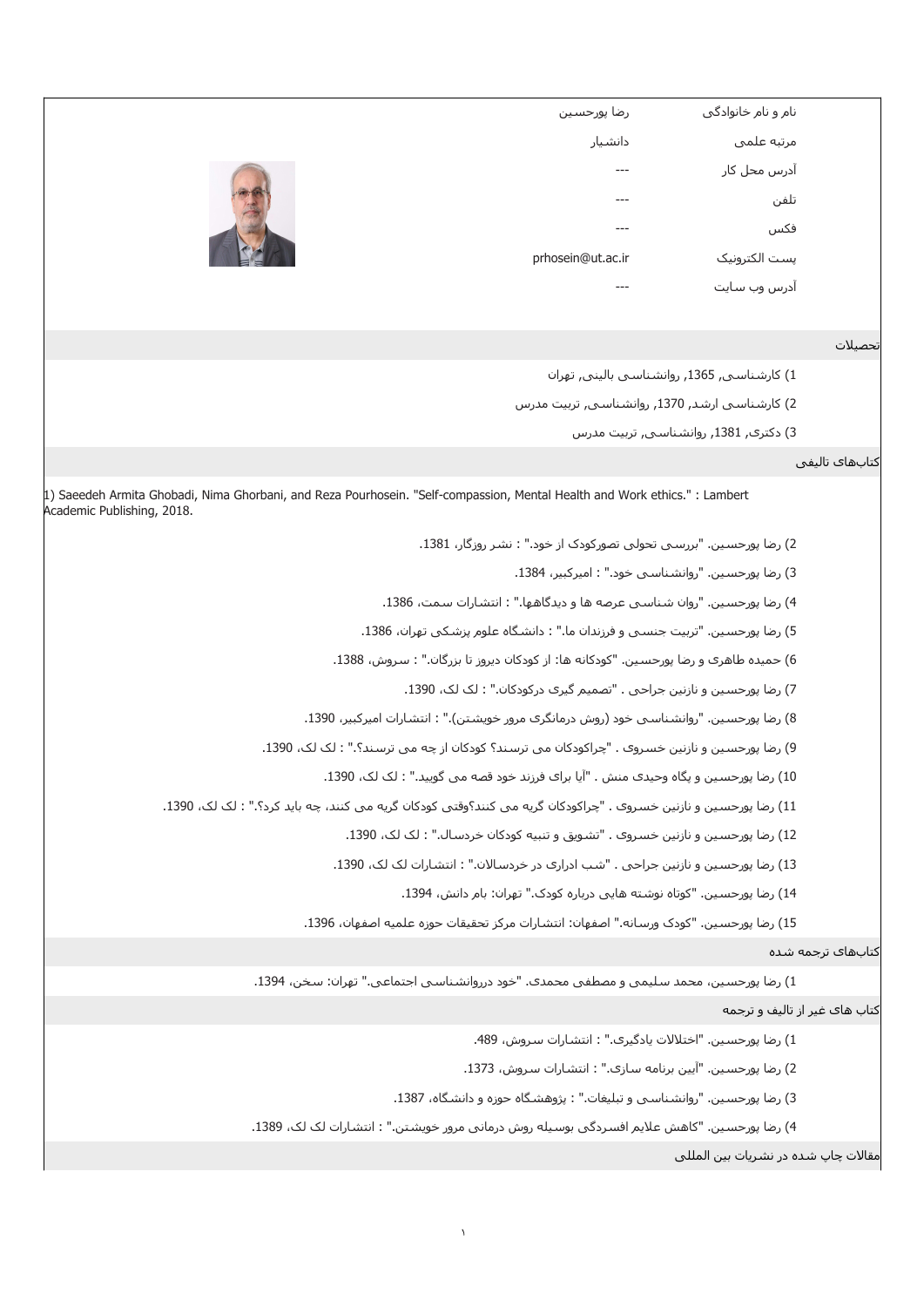1) Reza Pourhosein, and Zeynab Bahrami Ehsan . "Using Hypnosis in a case of Vaginismus : A case Report." Procedia-Social and Behavioral Sciencess 15, no. --- (2011): 3886-3889.

2) Atena Dara, Reza Pourhosein, Seeid Reza, and . "WRITTEN EMOTIONAL EXPRESSION ON ANXIETY AND FEAR OF DEATH AMONG ADOLESCENT SURVIVORS OF EARTHQUAKE IN EASTERN AZERBAIJAN, IRAN." INTERNATIONAL JOURNAL OF BEHAVIORAL SOCIAL AND MOVEMENT SCIENCES 3, no. 03 (2014): 1-10.

3) Omid Salimzade, Reza Pourhosein, and Masoud Gholamali Lavasani. "INVESTIGATING THE EFFECT TEACHING MINDFULNESS-BASED STRESS REDUCTION IN REDUCING PSCHOLOGICAL SYMPTOMS IN ADOLESCENT BOYS IN DORMS." INTERNATIONAL JOURNAL OF BEHAVIORAL SOCIAL AND MOVEMENT SCIENCES 3, no. 4 (2015): 44-58.

4) Reza Pourhosein, and Yousef Khodabandeloo. "A Study on the effect of Self-review Method on women's Happiness." International Journal of Body,Mind & Culture 2, no. 2 (2016): 1-9.

5) Farideh Zeinali, and Reza Pourhosein. "Effectiveness of Treatment base one motional reculation in reducing chronic pain of patients who suffer from chronic pain." Indian Journal of Fundamental and Applied life Sciences 1, no. 6 (2016): 315-321.

6) Reza Pourhosein, and Roghaye Moazaz. "Pathology of Visual Memory in Patients with Epilepsy." International Journal of Body,Mind & Culture 3, no. 2 (2016): 96-100.

7) Reza Pourhosein, and Farideh Maleki. "The Effectiveness of Cognitive Behavioral Group THerapy on Anxiety and Acute Stress in Adolescents Rescued from Earhquake in East Azerbaijan Provinve, Iran." Journal of Natural and Social Sciences 5, no. 4 (2016): 966-979.

8) Mahnaz Aliakbari Dehkordi, Reza Pourhosein, and Afsaneh Dortaj. "Obese Children: the Effect of Television Production on their Eating Behavior." Asian Journal of Health Psychology 1, no. 2 (2016): 25-32.

9) Reza Pourhosein, Shahin Mohammadi-zarghan, and Mehrnoosh Soufiabadi. "Ego Development and Aesthetic Judgment Styles in Iranian Adults." Psychological Thought 10, no. 1 (2017): 80-89.

10) Nima Ghorbani, Reza Pourhosein, and Saeedeh Armita Ghobadi. "Self-compassion , mental health and work ethics: mediating role of self-compassion in the correlation between work stress and mental health." World family medicine 1, no. 16 (2018): 113-120.

11) Mohammad Abbasi Zadeh, Mohammad Bagher Alizadeh Aghdam, Reza Pourhosein, and Leyla Nasrollahi Vosta. "Technological media and development." INFORMATION TECHNOLOGY & PEOPLE 32, no. 3 (2019): 478-515.

12) رضا پورحسين. "تعارض وايجاد بحران هويت." كوثر معارف -، 1 (1383): 41256.

13) رضا پورحسين. "گوش کردن." کوثر معارف ،- 4 (1384): .13-12

14) رضا پورحسين. "اختلال تيک." کوثر معارف ،- 5 (1384): .16-18

15) رضا پورحسين. "نظام ارزشي کودک." کوثر معارف -، 6 (1384): 18-16.

16) رضا پورحسين. "کودک وتاريخ." کوثر معارف ،- 6 (1384): .54-55

17) رضا پورحسين. "رشد وتحول کودک ( قسمت اول )." کوثر معارف ،- --- (1384): .-

18) رضا پورحسين. "رسانه هاى جمعى ومشکلات آن." تقويت نظام خانواده وآسيب شناسى آن 2، 1 (1386): 205-195.

19) رضا پورحسين. "فردگرايى جمع گرايى وجهانى شدن : رويکرد روانشناختى." برداشت اول 4، 6 (1386): 145-145.

20) رضا پورحسين. "رسانه هاى جمعى ومشکلات خانوادگى." تقويت نظام خانواده ،- --- (1386): .-

21) رضا پورحسين. "چگونگى تصورخود دردانشجويان شاهد وغيرشاهد." ايثار پژوه 19، 19 (1388): -.

مقالات چاپ شده در نشريات داخلى

1) Reza Pourhosein, and Mojtaba Habibi. "Prevalence of behavioral disorders among preschool children." Journal fundamentals of mental health 5, no. 17 (2015): 234-39.

2) Reza Pourhosein, and [] []. "Investigating the Relation of Imposter and Defense Mechanisms with Self-concept." International journal of psychiatry 1, no. 3 (2018): 1-4.

3) Reza Pourhosein, Fateme Dehghani-arani, and Fereshteh Darabi. "Determination of the Relationship between Ego-Strength and Body Image with the Mental Health of Adolescent High School Female Students." Journal of Clinical Review & Case Reports 4, no. 1 (2019): .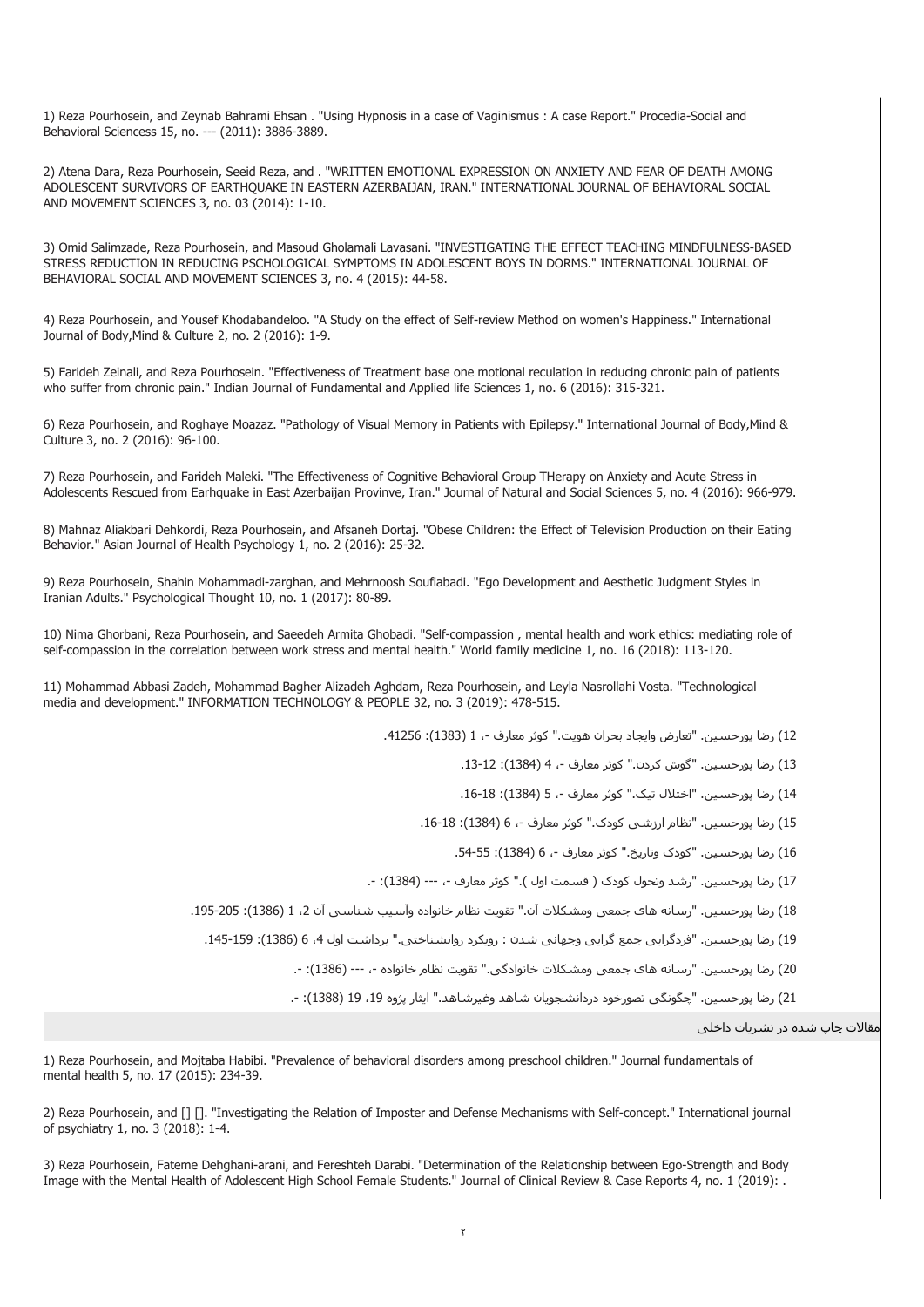4) Reza Pourhosein, Atefeh Taheri, and Zahra Naghsh. "The Mediator Role of Ego-Strength in the Relationship between Student Self-Esteem and Parental Perfectionism." International Journal of Body, Mind and Culture 6, no. 4 (2019): 238-246.

5) رضا پورحسين، محمدعلى بشارت و ميرزمانى بافقى . "نقش متغيرهاى خانوادگى در پديدآيى اختلال هاى مصرف مواد." انديشه و رفتار در روان شناسـي باليني- دانشگاه آزاد اسـلامي واحد رودهن -، 27 (1380): 52-46.

6) رضا پورحسين، پريرخ دادستان ، جواد اژه اى و عليرضا کيامنش. "بررسى تحولى خودپنداشت در کودکان 6 تا 12 ساله و رابطه آن را طبقه اجتماعى و جنس." مجله روانشناسى ،6 23 (1381): .226-211

7) رضا پورحسين. "راهنمايي وهدايت صحيح استعدادها." دانشمند 42، 6 (1383): 14-15.

8) رضا پورحسين و ک کريمى . "بررسى تاثيرسخت کوشى برسلامت روانى وموفقيت تحصيلى." مجله علوم روانشناختى -، 14 (1384): 3-9.

9) عليرضا طهماسب ، نيما قربانى و رضا پورحسين. "خودشناسى انفکاکى و انسجامى : رابطه وجوه خودشناسى با پنج عمل بزرگ شخصيت." مجله روانشناسى و علوم تربيتى دانشگاه تهران 36، 1 (1385): 75-76.

10) رضا پورحسين. "معرفى برخى شيوه هاى تبليغاتى وارتباطاتى بااستفاده ازيافته هاى روانشناختى." فصلنامه روانشناسى واطلاع رسانى ،1 2 .14-20 :(1386)

11) رضا پورحسين. "روانشناسى و رسانه : معرفى برخى شيوه هاى تبليغاتى و ارتباطى با استفاده از يافته هاى روان شناختى." فصلنامه روانشناسي واطلاع رساني 1، 2 (1386): 20-14.

12) رضا پورحسين. "رابطه فهم عدد وتوانايى رديف کردن درکودک." پژوهشهاى کاربردى روانشناختى (روانشناسى و علوم تربيتى سابق)دانشگاه تهران ،37 2 (1386): .146-133

13) رسول روشن ، رضا پورحسين و فاطمه مخزن موسوى . "ويژگيهاى بازيگران سينماوتئاتر." فصلنامه روان شناسىي و دين -، 45و46 (1386): 79-98.

14) رضا پورحسين. "افزايش سطح خويشتن پندارى." فصلنامه تازه هاى رواندرمانى 1، 45-46 (1386): 99-111.

15) رضا پورحسين، مهديه شفيعى تبار و آسيه انارى . "بررسى چگونگى شکا گيرى خودعينى وفاعلى وتوصيف خود درزنان زندانى وعادى." مجله علوم روانشناختى 6، 23 (1386): 248-259.

16) رضا پورحسين و زهرا قاسمى . "بررسى عمده ترين عوامل ايجادکننده برآورد روايى ازمون اندريافت خود." مجله علوم روانشناختى ،6 24 (1386): .394-384

17) محمد سليمى ، رضا پورحسين و محمدعلى بشارت. "رابطه خودپنداشت و سبکهاى مقابله با استرس در دانشجويان دانشگاه تهران." مجله علوم روانشناختى ،7 28 (1387): .448-461

18) رضا پورحسين، مريم پذيرايى و نيما قربانى. "بررسى مترادفها درارتباطات مفهومى ورابطه آنها باپنج عامل بزرگ شخصيت." مجله علوم روانشناختى 8، 29 (1388): 24-46.

19) طاهره الهى ، پرويز آزادفلاح ، رضا پورحسين و على فتحى آشتيانى . "نقش حافظه کارى درجمع ذهنى کودکان پيش دبستانى." مجله علوم رفتارى ،3 4 (1388): .277-271

20) رضا پورحسين و افشين صابرى . "تاثير روش شناختى مرورخود برافزايش سطح خودپنداشت وکاهش علايم افسردگى (تک بررسى)." مجله علوم روانشناختى 8، 31 (1388): 347-360.

21) رضا پورحسين، محسن اميرى ، احسان مال احمدى ، حسين احمددوست و فرزاد فرهودى . "بررسى رابطه پنج عامل بزرگ شخصيت والگوهاى ارتباطى بارضايت زناشويى دردانشجويان متاهل دانشگاههاى دولتى شـهرتهران." مجله علوم روانشناختى 8، 32 (1388): 484-471.

22) ليلا عزيزى ، فاطمه فروزش يکتا ، مينا مقبولى و رضا پورحسين. "بررسى رابطه تصويربدنى باحرمت خود وافسردگى درافراد چاق." مجله علوم روانشناختى 10، 37 (1389): 24-41.

23) منيژه فيروزى ، رضا پورحسين و اسحاق رحيميان بوگر . "سرعت پردازش اطلاعات محرک هاى خوراکى و غير خوراکى درکودکان مبتلا به ديابت." فصلنامه سـلامت و مراقبت 13، 3 (1390): 7-15.

24) زهرا قاسمى ، غلامرضا صرامى فروشانى ، محمدعلى بشارت و رضا پورحسين. "تبيين نارضايتى بدنى برحسب متغيرهاى روانى اجتماعى." پژوهشهاى کاربردى روانشناختى (روانشناسى و علوم تربيتى سابق)دانشگاه تهران ،- --- (1390): .-

25) بهناز دوران ، پرویز آزاد فلاح ، علی فتحی آشتیانی و رضا پورحسین. "بررسی مدل شش بعدی فرایند شکل گیری هویت." مجله روانشناسی 15، .312-302 :(1390) 3

26) رضا پورحسـين. "حزن و اندوه و درمان آن از ديدگاه خواجه نصير الدين طوسـي." رويش روانشـناسـي 1، 1 (1390): 10-14.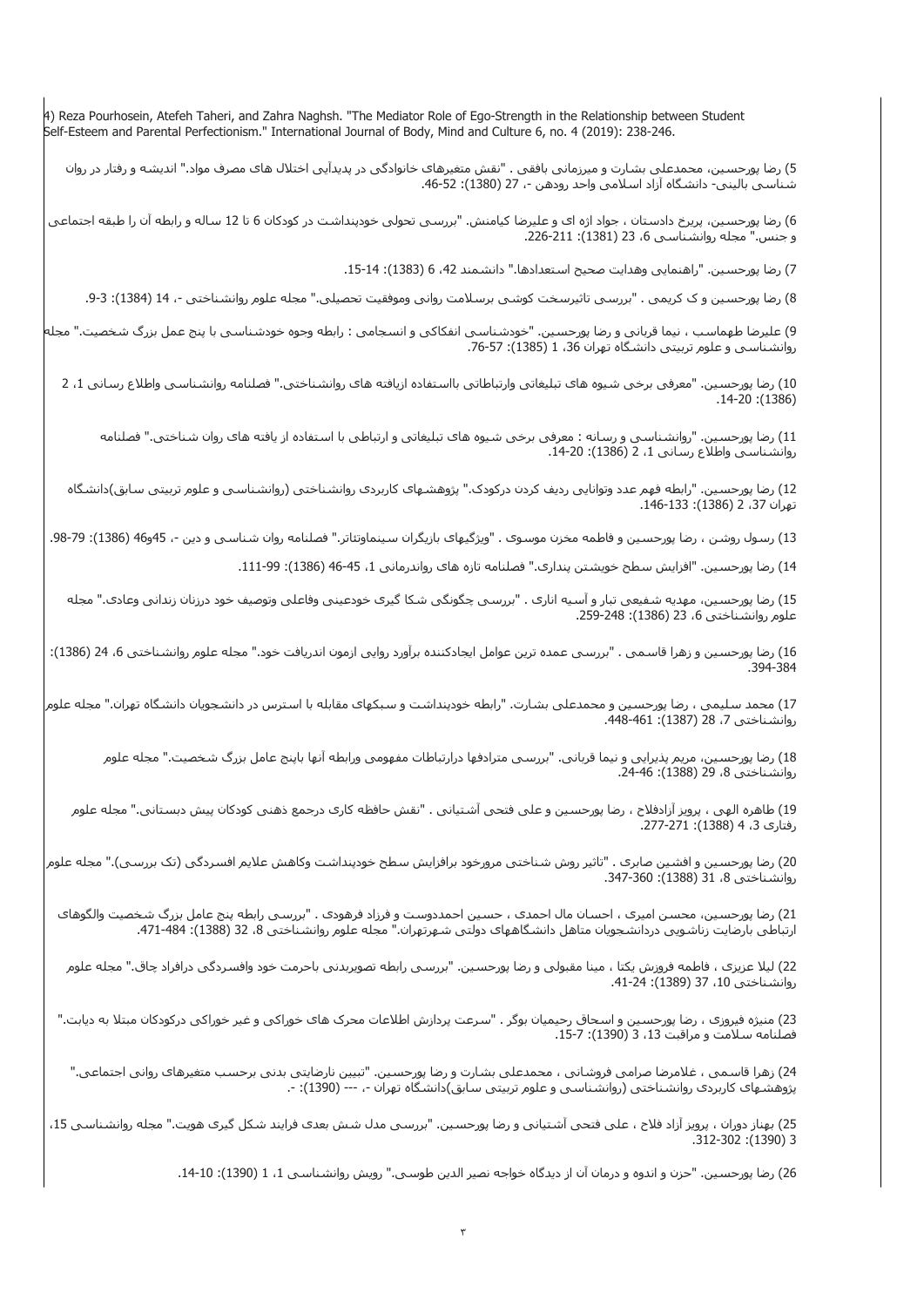27) رضا پورحسين و نازنين خسروى . "برآورد درستى آزمايى آزمون اندريافت خود." مجله علوم روانشناختى ،10 40 (1390): .429-413

28) فائزه بابايى ، رضا پورحسين و محمدعلى بشارت. "رابطه ناهمسويى فراتر جنبه هاى آشکار و پنهان حرمت خود با خوددوستدارى." مجله علوم روانشناختى 11، 41 (1391): 92-105.

29) رضا پورحسين. "معرفى آزمون ادراک خود." رويش روانشناسى 1، 1 (1391): 104-112.

30) داود کردستانى ، رضا پورحسين، محسن اميرى و مصطفى سالارى . "رابطه بين سبکهاى فرزندپرورى واختلال نارسايى توجه/فزون کنشى باسبک های دلبستگى کودکان." مجله علوم روانشناختى 11، 41 (1391): 25-42.

31) رضا پورحسین و محمدعلى بشارت. "بررسى رابطه وانمودگرايى ومكانيزم هاى دفاعى با خودپنداشت." مجله علوم روانشناختى 12، 45 (1391): .17-4

32) داود کردستانى، رضا پورحسين، مصطفى سالارى، عباس متولى پور و محسن اميرى. "رابطه بين افسردگى، اضطراب، تاب آورى ، تنيدگى وسلامت روانى باافکارخودکشى دردانشجويان." مجله علوم روانشناختى 12، 45 (1392): 63-78.

33) بهناز دوران و رضا پورحسـين. "نقش بازيهاى کامپيوترى درشکل گيرى هويت جوانان." مجله علوم رفتارى 6، 22 (1392): 299-306.

34) رضا پورحسین و محسـن امیری. "اثربخشـی آموزش روشـهای مقابله باتنیدگی برسـلامت روانی وتنیدگی والدگری مادران کودکان با عقب ماندگی ذهن ى." مجله روانشناسى 17، 66 (1392): 141-155.

35) سميه صفائى فيروزآبادى، رضا پورحسين و مسعود غلامعلى لواسانى. "بررسى تاثير روش مرورخويشتن برنشانه هاى تنيدگى، اضطراب وافسردگى دربيماران قلبى." مجله علوم روانشناختى 12، 46 (1392): 155-169.

36) رضا پورحسين و فاطمه محمودى . "رابطه نخستين روان بنه هاى سازش نايافته با مفهوم خدا دردانشجويا." مجله علوم روانشناختى 12، 47 .300-286 :(1392)

37) رضا پورحسين. "اثربخشـى روش مرورخود برافكار خودكار منفى درزنان افسـرده." مجله علوم روانشـناختى 12، 48 (1392): 528-542.

38) رضا پورحسين. "بررسى ارتباط خلق وخو بااختلالات روانى(افسردگى،اضطراب وتنيدگى) دردوگروه معتاد به موادمخدر وغيرمعتاد." مجله علوم روانشناختى 12، 48 (1392): 449-433.

39) رضا پورحسين. "پاسخ به چراها به جاى چگونگى ها." رويش روانشناسى 1، 4 (1392): 2-5.

40) رضا پورحسين و مجتبى حبيبى عسگرآبادى. "عوامل خطرساز افکار ورفتارهاى خودکشى گرا درنوجوانان وجوانان: باتاکيدبر عوامل زيستى-روانى-اجتماعى." رويش روانشناسى 1، 4 (1392): 23-39.

41) محمد مهدى اسدى ساغندى و رضا پورحسين. "نارسايى هاى يادگيرى: علت شناسى و درمان هاى نوين روان شناختى." رويش روانشناسى 2، .15-4 :(1393) 5

42) رضا پورحسين. "گستره روان شناسى فردى وجامعه نگر." رويش روانشناسى 2، 5 (1393): 1-4.

43) رضا پورحسين. "نگاهى تحليلى به روش مرورخويشتن." دفتر نشر فرهنگ اسلامى 2، 11 (1393): 234-248.

44) سمیرا لطفی، نیما قربانی و رضا پورحسین. "بررسی برازنده سازی مدل ابعادی تلجن درجمعیت تهران." مجله علوم روانشناختی 13، 49 (1393): .40-26

45) رضا پورحسين، محمدعلى بشارت و مسعود غلامعلى لواسانى. "بررسى رابطه باورهاى غيرمنطقى وارزيابى بدنى دردوسن نوجوانى وجوانى دختران." مجله علوم روانشناختى 13، 50 (1393): 222-205.

46) محمدعلى بشارت و رضا پورحسين. "بررسى نقش تعديل کننده عواطف مثبت ومنفى درحيطه سبکهاى دلبستگى ومشکلات زناشويى." مجله علوم روانشناختى 13، 49 (1393): 6-26.

47) رضا پورحسين. "بررسى افکارخودکشى، افسردگى، اضطراب،تاب آورى، تنيدگى هاى روزانه وسلامت روانى دردانشجويان دانشگاه تهران." مطالعات روانشناسي باليني 4، 14 (1393): 20-40.

48) فاطمه دهقانى آرانى، رضا پورحسين، هادى بهرامى احسان و اصغر آقا محمدى. "اثر بخشى يک مدل مداخله همبستگى محور بر شاخص هاى سلامت و دلبستگى کودکان مبتلا به بيمارى مزمن." روانشناسى معاصر-دو فصلنامه انجمن روانشناسى ايران ،2 9 (1393): .

49) رضا پورحسين، محسن اميرى، اکرم رضائى، فرزاد فرزادفر و فاطمه نورى. "بررسى رابطه بين افکارخودکشى، افسردگى، اضطراب، تاب آورى، تنيدگى هاى روزانه وسلامت روانى دردانشجويان دانشگاه تهران." مطالعات روانشناسى بالينى 14، 4 (1394): 21-40.

50) رضا پورحسين و بفراو عليزاده. "بررسـى رابطه بين وانمودگرايى باخودپنداشت وتفاوت جنس دردانشجويان." مجله علوم روانشناختى 13، 52 .474-461 :(1394)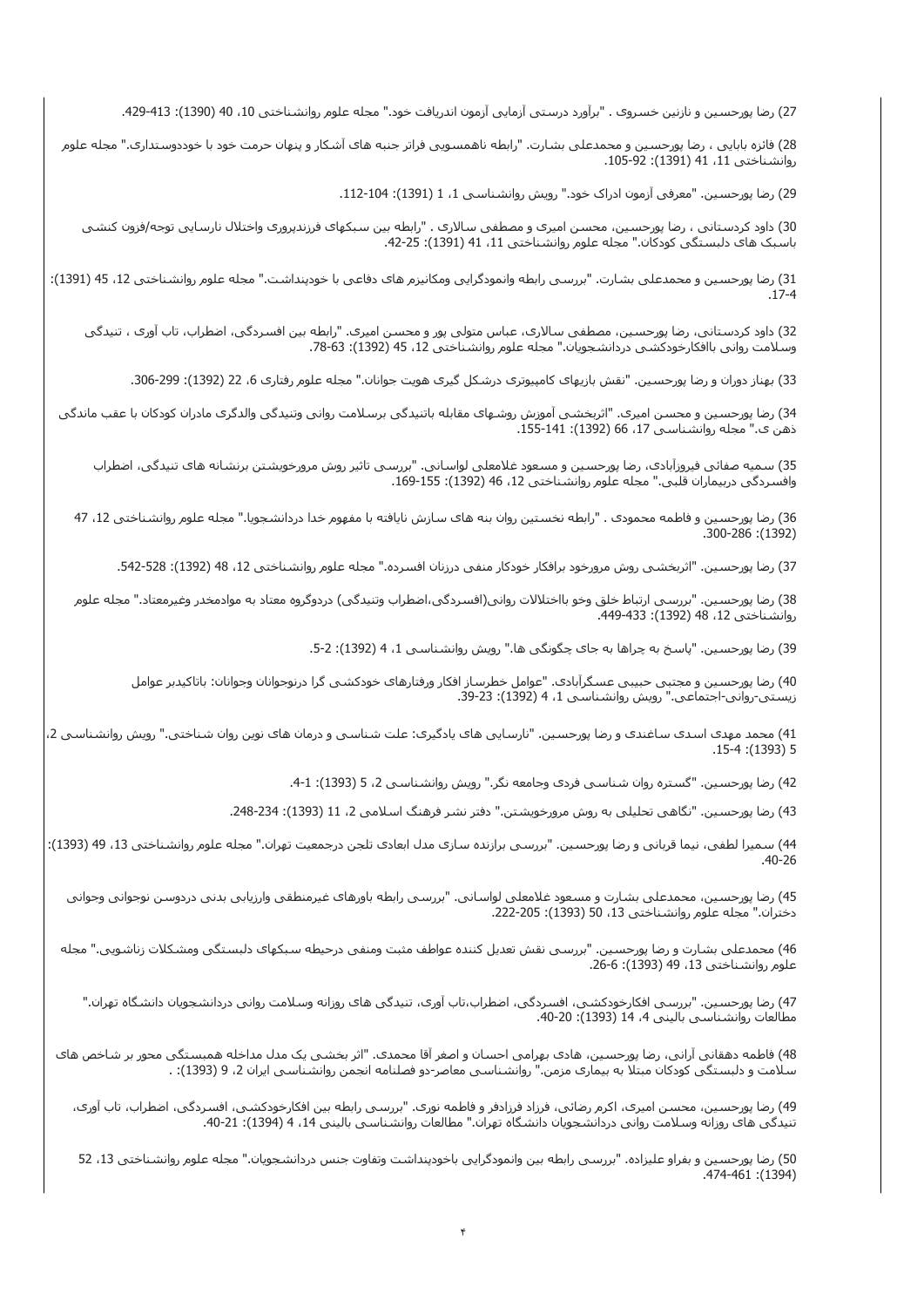51) شهروز نعمتى، باقر غبارى بناب و رضا پورحسين. "پيامدهاى روان شناختى بخشايش گرى ازديدگاه مادران کودکان داراى نارسايى تحولى عقلى." مجله علوم روانشناختى ،14 54 (1394): .193-180

52) محسن اميرى، رضا پورحسين، ذکراله مروتى و مجيد انيسى. "بررسى نقش عوامل خانوادگى موثر درگرايش به موادمخدر اعم ازصنعتى وسنتى درميان جوانان استان لرستان." مجله علوم روانشناختى ،14 54 (1394): .168-154

53) محسن اميرى، رضا پورحسين، مجيد يوسفى افراشته، مهدى خان آبادى و عباس متولى پور. "تاثير آموزش رفتارى والدين درکاهش تنيدگى وببود شيوه هاى والدگرى مادران داراى کودکان يه داراى مشکلات رفتارى برون ريزى شده دارند." مجله علوم روانشناختى 14، 53 (1394): 7-7.

54) رضا پورحسين، شيلا شيخان و مسعود غلامعلى لواسانى. "بررسى اثربخشى روش مرورخويشتن برافزايش شادکامى وحرمت خود درنوجوانان بزهکار." رويش روانشناسـي 3، 9 (1394): 72-61.

55) يوسف خدابده لو، رضا پورحسين، مسعود غلامعلى لواسانى و نگين معتضديگانه. "بررسى اثربخشى روش مرور خويشتن برتصوير بدنى دانشجويان دختردانشگاه تهران." مجله علوم روانشناختى 14، 55 (1394): 320-320.

56) رضا پورحسين، مهدى خان آبادى و آمنه فهيمى فر. "اثربخشى روشهاى مديريت رفتار درتنيدگى وسلامت روانى مادران کودکان داراى اختلال کمبود توجه / فزون کنشـى." مجله علوم روانشـناختى 14، 56 (1394): 474-457.

57) رضا پورحسين و زهرا هدهدى. "بررسى نقش واسطه اى راهبردهاى تنظيم شناختى هيجان در رابطه تحمل ناپذيرى بلاتکليفى با نگرانى." رويش روانشناسى ،4 13 (1394): .74-61

58) رضا پورحسين، رزا شفيعى، زينب حاجى رسوليها و نگار مظلوم حسينى. "رابطه بررسى کنش ورى و ترسيم خانواده درمقطع ابتدايى." رويش روانشناسى 4، 13 (1394): 23-34.

59) سيد ابوالفضل موسوى، رضا پورحسين، على زارع مقدم، على رحمت نژاد و اعظم گمنام. "ارزيابى اثربخشى شناخت درمانى مبتنى بر ذهن آگاهى (MBCT (بر تصوير بدنى درورزشکاران بدنساز مرد." فصلنامه پژوهش هاى کاربردى روانشناختى ،7 2 (1395): .140-127

60) رضا پورحسين، نسيم عزتى و مسعود غلامعلى لواسانى. "بررسى اثربخشى روش مرور خويشتن برافکار خودکشى ورنجش درنوجوانان دختربزهکار." مجله علوم روانشناختى 15، 57 (1395): 5-18.

61) محمد خدايارى فرد و رضا پورحسين. "ساخت مقياس بين المللى ديندارى با رويکرد مقايسة بين فرهنگى." مجله روانشناسى ،20 1 (1395): .20-3

62) محسن اميرى و رضا پورحسين. "تاثير آموزش طرز رفتار به والدين بر افسردگى مادران کودکان داراى اختلال تضادورزى کشاکشى." مجله علوم روانشناختى 15، 58 (1395): 185-196.

63) رضا پورحسين، محسن اميرى و سعيده مظفرى ساغند. "تاثير آموزش مادران کودکان مبتلا به اختلال کمبود توجه/فزون کشى با روش آدلر-درايکورس در بهبود شيوه هاى والدگرى و کاهش نشانه هاى تضادورزى در فرزندانشان." مجله علوم روانشناختى ،15 59 (1395): .314-303

64) مهسا يعقوبى راد، رضا پورحسين و مسعود غلامعلى لواسانى. "بررسى اثربخشى فن مرور خويشتن در کاهش افسردگى، اضطراب و تنيدگى در بيماران مبتلا به چندين اسكلرز (ام اس)." مجله علوم روانشناختى 15، 60 (1395): 444-433.

65) داود کردستانى، محسن اميرى و رضا پورحسين. "اثر بخشى آموزش گروهى هوش مبتنى بر عواطف در آزمندى مصرف مواد در معتادان." مجله علوم روانشناختى 15، 60 (1395): 490-491.

66) رضا پورحسين، زينب زارع پور و عباس رحيمى نژاد. "بررسى نقش ميانجى گر سبک هاى دفاعى در رابطه بين سطح تحول من و رضايت زناشويى." مجله علوم روانشناختى 16، 61 (1396): 6-19.

67) رضا پورحسين، اسماعيل فضلى زاده و محمد امين ساعى. "ارائة راهکارهاى مديريت منابع انسانى در حوزة بکارگيرى مجريان در صداوسيما." فصلنامه راديو و تلويزيون ،11 3 (1396): .118-89

68) محسن اميرى، رضا پورحسين و شادى ميرعشقى. "بررسى رفتارهاى آشکار (پرخاشگرى و قانون شکنى) با رفتارهاى ناآشکار (نشانه هاى افسردگى) در دانش آموزان داراى اختلال يادگيرى." مجله علوم روانشناختى 16، 62 (1396): 165-178.

69) فاطمه حسينى، رضا پورحسين و آديس کراسکايان. "فراتحليل کيفى مقالات پژوهشى حوزه تعامل والد- نوجوان." رويش روانشناسى ،6 3 .94-63 :(1396)

70) مهسا يعقوبى راد، رضا پورحسين و مسعود غلامعلى لواسانى. "بررسى اثربخشى تکنيک مرور خود در بهبودکيفيت زندگى و خودکارآمدى در بيماران مبتلاً به مولتيپل اسکلروزيس (MS)." روانشناسي سلامت 1، 1 (1396): 35-35.

71) محسن اميرى، رضا پورحسين، سعيد طاهريان، ثريا قيدرى و مينا معصومى. "عملکرد خانوادگى، رواندرستى و تنيدگى هاى روزانه والدين کودکان با کاشت حلزون و والدين کودکان ناشنوا." مجله علوم روانشناختى ،17 65 (1397): .14-1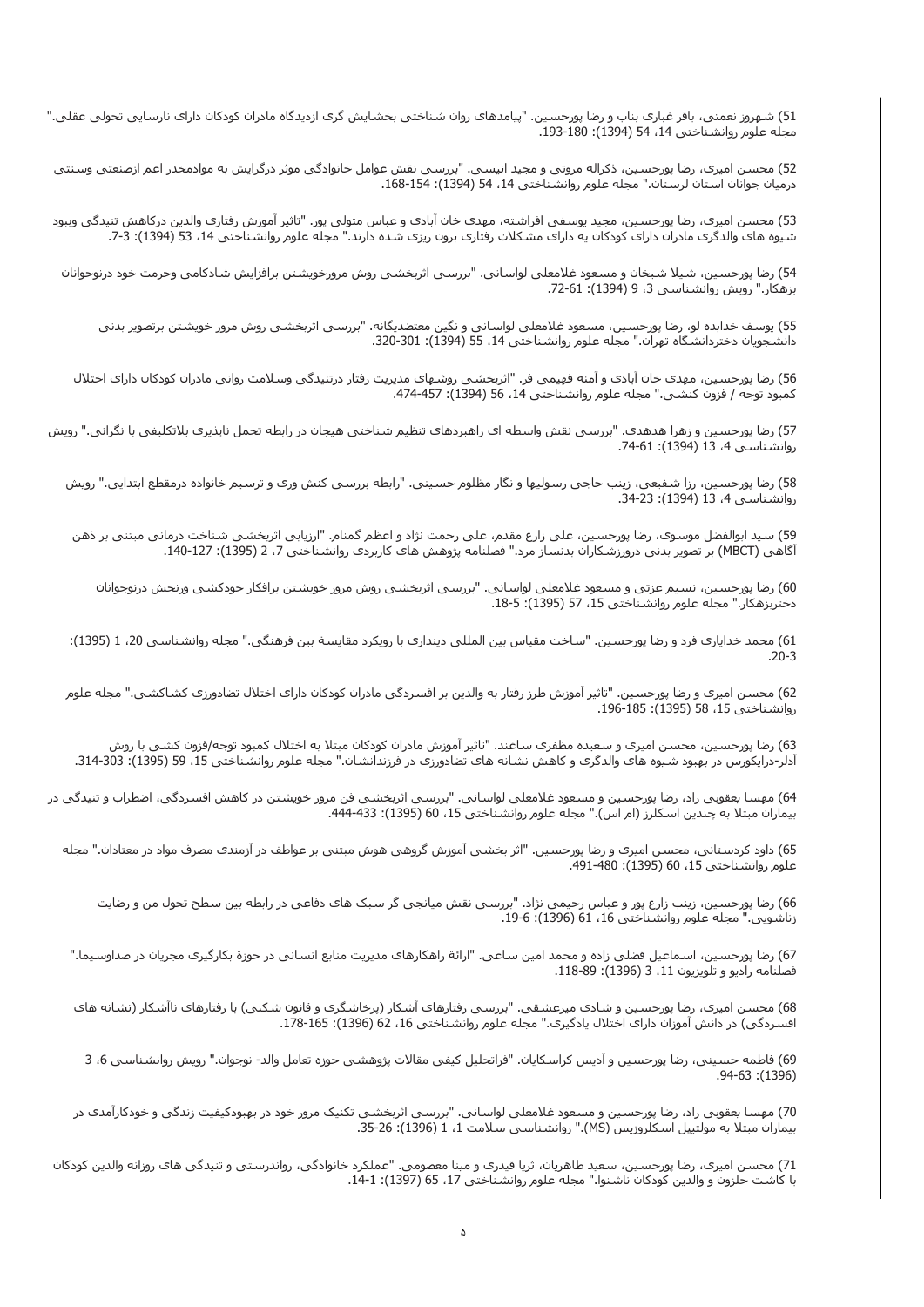72) محسن اميرى، رضا پورحسين، سارا نجفى، ليلا معراجى و مينا معصومى. "تاثير آموزش روش هاى مديريت تنيدگى بر بهزيستى روانشناختى در ميان والدين كودكان با ناتوانى هاى جسمانى." مجله علوم روانشناختى 17، 66 (1397): 166-175.

73) محمدعلى بشارت، حسين خادم و رضا پورحسين. "پيش بينى نشانه هاى اضطراب و افسردگى بر اساس مولفه هاى رويارويى با مسلمات هسـتى." رويش روانشـناسـي 7، 29 (1397): 91-112.

74) رضا پورحسين، مسعود غلامعلى لواسانى و نرگس انسانى مهر. "ررسى تحولى حافظه و ادراک ديدارى در کودکان." رويش روانشناسى ،7 29 .346-335 :(1397)

75) هادى فرهمند، رضا پورحسين و راضيه سادات هاشمى عليا. "مرور و فراتحليل رابطه استرس و چاقى." رويش روانشناسى ،7 12 (1397): .182-163

76) توحيد رنجبرى، محمدعلى بشارت و رضا پورحسين. "پيشبينى نشانههاى اضطراب و افسردگى بر اساس آسيبهاى دلبستگى." رويش روانشناسى 8، 34 (1398): 77-86.

77) رضا پورحسين، سيد ابوالفضل موسوى، رضا مقدم ، اعظم گمنام، آتنا ميربلوک و فرشته حسنى. "ذهن آگاهى از تئورى تا درمان." رويش روانشناسى ،8 34 (1398): .170-155

78) رضا پورحسين، سحر احسانى، رضا نبى زاده و نرگس انسانى مهر. "بررسى رابطه بين معنادارى در زندگى و رضايت از زندگى با نقش واسطه اى سرمايه هاى روانشناختى." رويش روانشناسى 8، 4 (1398): 235-232.

79) صغرى ملکى ، فروغ الصباح شجاع نورى، محمد حسن نجفى، سيمين حسينيان، محمد مهدى لبيبى و رضا پورحسين. "تدوين شاخصها و ترسيم الگوى خانواده تراز اسالم )از منظر آيات قرآن و روايات( با بهرهگيرى از تکنيک پژوهش کيفى داده بنياد." فرهنگ مشاوره و رواندرمانى ،10 40 (1398): .70-29

80) نگين درى و رضا پورحسين. "ارتباط استرس و سرطان :مرور نظاممند متون پژوهشى." رويش روانشناسى ،8 12 (1398): .10-1

81) بهاره ميراحمدي و رضا پورحسين. "مرور نظا م مند و فراتحليل کيفى نقش استرس در سبب شناسى دياب ت." رويش روانشناسى ،9 1 (1399): .

82) سعيد زندى و رضا پورحسين. "نقش علوم رفتارى در مقابله با ويروس کرونا: يک مطالعه مرورى نقلى." رويش روانشناسى 9، 48 (1399): 1-22.

83) آيدا فرشام و رضا پورحسين. "بررسى سازگارى با بيمارى سرطان پستان از جنبه هاى روانى و اجتماعى: يک مرور نظام مند." رويش روانشناسى .212-201 :(1399) 8 ،9

84) زهرا على پناه لو، رضا پورحسين و منيژه فيروزى. "سطوح ادراک خود در کودکان: آيا وضعيت شغلى و تحصيلات مادر، نگرش نسبت به خود را در پسرانشان تعيين مى كند؟." رويش روانشناسى 9، 8 (1399): 79-88.

همايشهاى بين المللى

1) Reza Pourhosein. "Self-concepr in Iranian children." خود روانشناسي خود,.

2) Reza Pourhosein, , and . "Comparing level of self-concept in street and non-street children in Tehran." PERSPECTIVES ON AUTOBIOGRAPHICAL MEMORY DEVELOPMENT, Denmark.

3) Reza Pourhosein. "The relationship between conservation of Number and Seriation in children." Excellence in child mental health 2011, Istanbul.

as consequences of cortisol rhythm disturbance in diabetic children." کودکان بيماريهاى کودکان بين المللى بيمار 4) Reza Pourhosein, and . "Cognitive impairments

 $\vert$ 5) Reza Pourhosein. "The Survey of Self-concept in Iranian Children." (اروپا - مشتمين کنگره روانشناسـی اروپا

## همايشهاى داخلى

1) رضا پورحسين. "تاثير روش شناختى مرورخود برافزايش سطح خودپنداشت." چهارمين همايش ملى سازماندهى خدمات روانشناختى ومشاوره(دانش افزايى بالينى)، تهران.

2) رضا پورحسين. "هويت وجهانى شدن : رويکردروانشناختى." هويت وجهانى شدن، استراسبورگ.

3) رضا پورحسين، محسن اميرى و فرزاد فرهودى. "بررسى رابطه بين پنج عامل بزرگ شخصيت والگوهاى ارتباطى بارضايت زناشويى دردانشجويان متاهل دانشگاههاى دولتى شهرتهران." پنجمين همايش مشاوره اسلامى، تهران.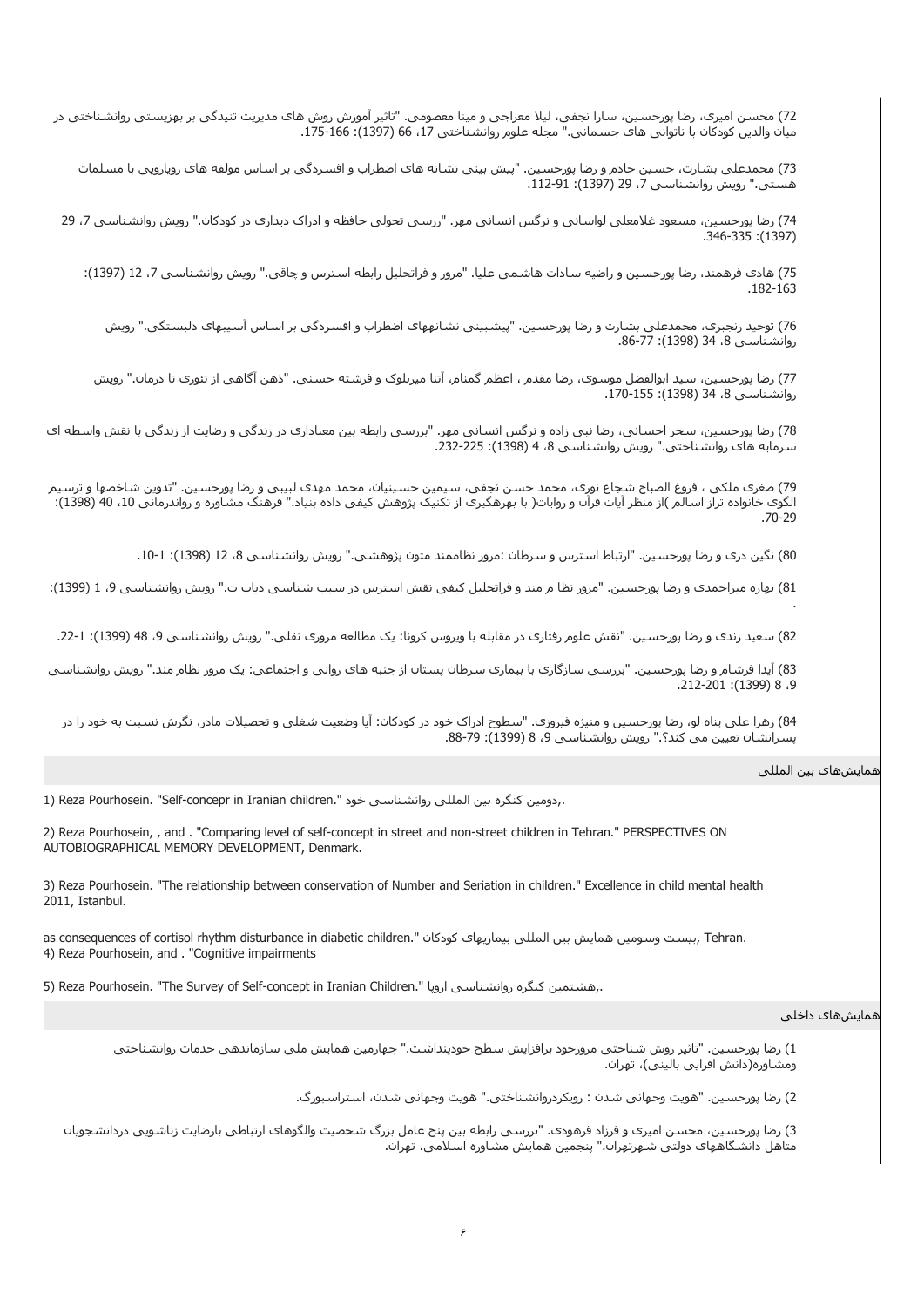4) رقيه معزز، رضا پورحسين و محمدعلى بشارت. "آسيب شناسى حافظه بينايى دربيماران مبتلا به صرع." سومين کنگره انجمن روانشناسى ايران، تهران.

5) محمد خدايارى فرد، غلامعلى افروز، سعيد اکبرى زردخانه، مارک انشل، تام برين تامپ، محسن پاک نژاد، رضا پورحسين، مهسيما پورشـهريارى، صبا خدايارى فرد، عباس رحيمى نزاد، سيدحسن سراج زاده ، محسن شکوهى يکتا، باقر غبارى بناب، سيدمحسن فاطمى، حميد کثيرى ، على نقى فقيهى، جيمز مک کلنون، رالف هود و حيدر على هومن. "مطالعه ى مقدماتى ساخت مقياس بين المللى دين دارى براى جمعيت دانشجويى: با رويکرد مقايسه ى بين فرهنگى." کنگره بين المللى روان شناسى دين و فرهنگ، تهران.

6) رضا پورحسين. "تروما در کودکى و عکس العمل قلبى عروقى: ارزيابى يک مدل بيو روانشناسى." همايش بين المللى بيمارى هاى کودکان، تهران.

7) رضا پورحسين. "تحول عدد و رديف کردن در کودکان ايرانى." همايش شناخت يکصدمين سالگرد تولد پياژه.،

8) رضا پورحسين. "بررسى خودپنداشت کودکان ايرانى." اولين کنگره روانشناسى ايران.،

9) رضا پورحسين. "راهکارهاى هدايت استعدادها." اولين همايش بررسى راهکارهاى هدايت استعدادها به سوى اولويتهاى کشور.،

10) رضا پورحسين. "الگوونقش آن در تربيت." اجلاس سراسرى نماز.،

فعاليتهاى اجرايى

1) نماينده گروه روانشناسى درشوراى پژوهشى دانشکده، ،1392/07/17 ايران، تهران

2) عضوکميته اشاعه وترويج صندوق حمايت ازپژوهشگران وفناوران کشور، ،1392/11/16 ،1394/11/16 ايران، تهران

3) قائم مقام سيماى جمهورى اسلامى ايران، ،1393/09/01 ،1398/09/02 ايران، تهران

4) عضوشوراى فرهنگ عمومى کشور، ،1393/11/01 ،1395/04/22 ايران، تهران

5) دبيرشوراى عالى زبان وادب فارسى سازمان صداوسيما، ،1394/03/02 ،1396/03/06 ايران، تهران

6) عضو کميته واژه گزينى شوراى عالى زبان وادب فارسى، ،1394/05/04 ايران، تهران

7) نماينده هيات اجرايى جذب اعضاى هيات علمى دانشگاه تهران، ،1394/06/15 ،1396/06/15 ايران، تهران

8) عضوکميته ملى پيشگيرى ازطلاق وشوراى سرآمدان صيانت خاواده، ،1394/07/27 ايران، تهران

9) رياست شوراى هنر سازمان صداوسيما، 1394/07/27، ايران، تهران

10) عضو شوراى سياستگذارى کنگره بين الملى توسعه و تعالى علوم بر پايه عقلانيت و حياتى، ،1395/01/16 ايران، تهران

11) عضوشوراى فرهنگ عمومى کشور، ،1395/04/22 ،1398/09/01 ايران، تهران

12) عضو شوراى فرهنگ عمومى، ،1395/11/19 ،1397/10/17 ايران، اصفهان

13) ناظر شوراى فرهنگ عمومى در استان اصفهان، 1395/11/19، ايران، اصفهان

14) عضوکميته ملى ارتباطات واطلاعات کميسيون ملى يونسکو، 1396/09/12، 1398/09/01، ايران، تهران

15) تشکيل کارگروه معرفى دو رويداد مهم جهانى کشور در عرصه ملى و بين المللى، ،1396/10/28 ايران، تهران

16) عضوکميته ملى ارتباطات براى همه، ،1396/11/07 ايران، تهران

17) عضوکميته ملى اطلاعات براى همه، ،1396/11/07 ايران، تهران

18) عضويت در هيئت امناى موسسه هنرمندان پيشکوت، ،1396/11/08 ايران، تهران

19) عضو کميته واژه گزينى زبان فارسى براى اصطلاحات علمى و رسانه اى، ،1397/04/06 ايران، تهران

20) عضويت کميته فرهنگ وتمدن اسلام وايران، ،1397/04/31 ايران، تهران

21) عضوکميته تخصصى علوم اجتماعى ورفتارى انتشارات دانشگاه، ،1397/10/18 ،1400/10/18 ايران، تهران

## علائق شخصى

1) روانشناسى

2) فرهنگ و هنر

3) رسانه و تبليغات

4) ارتباطات